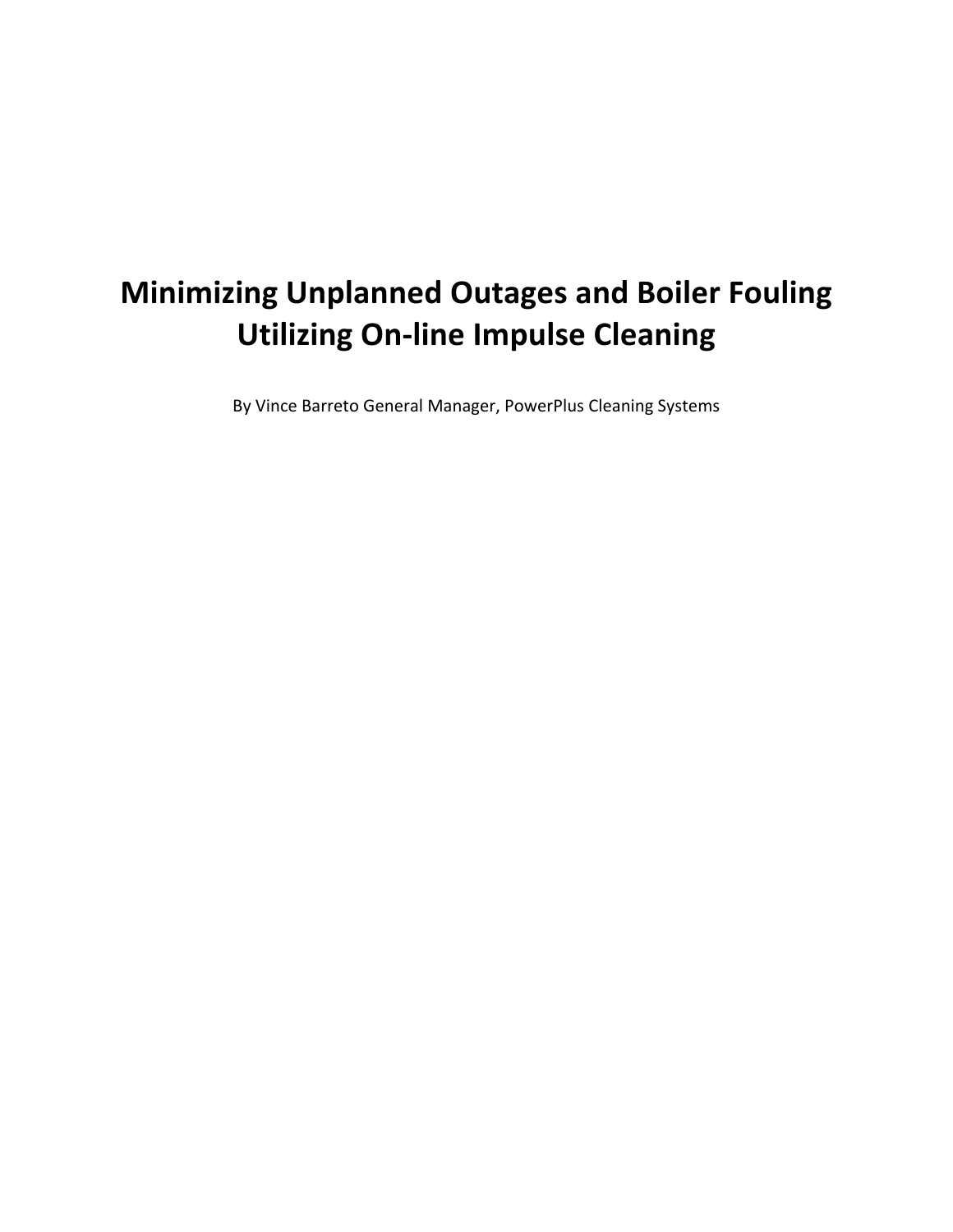# **Table of Contents**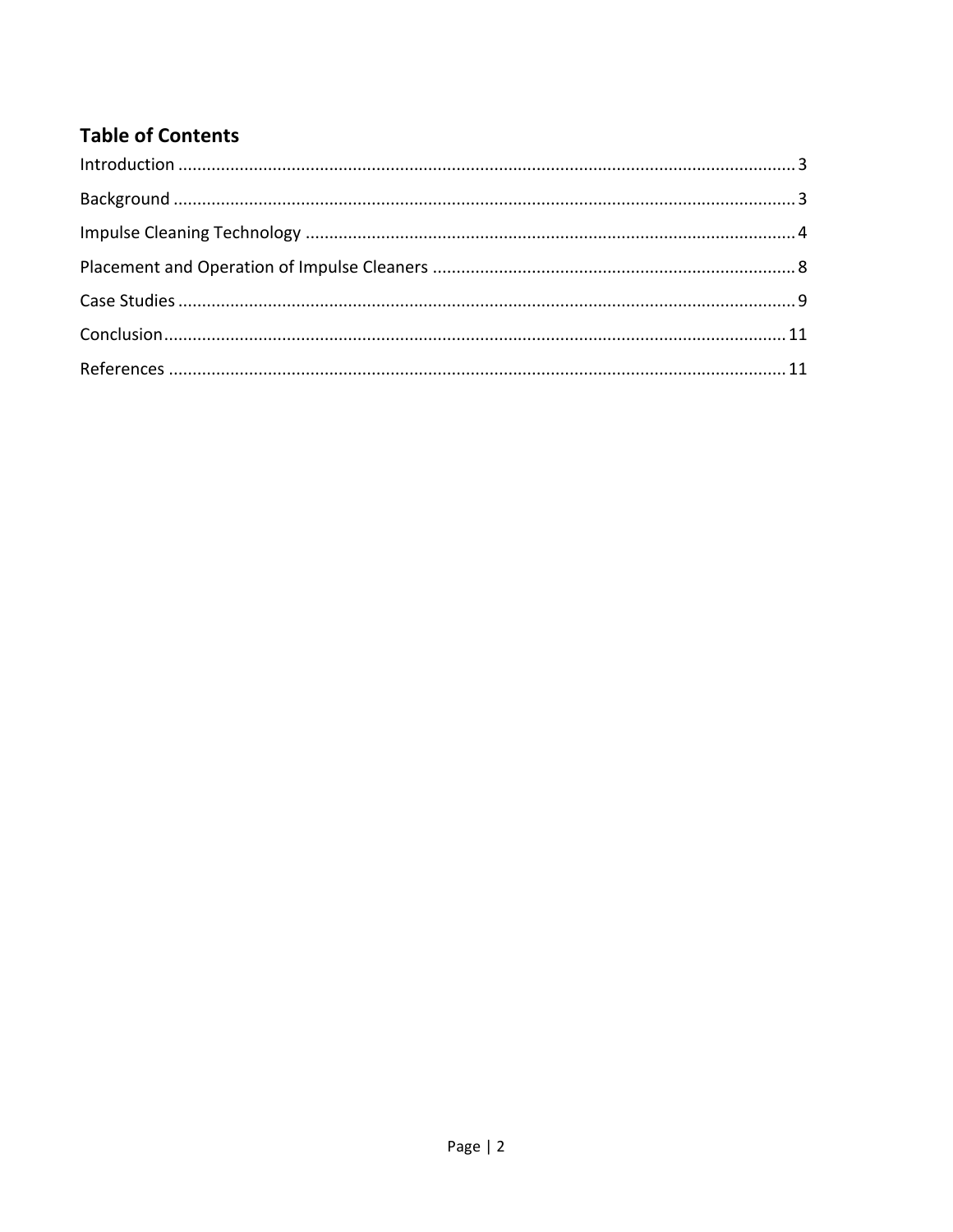## **Introduction**

Due to ever increasing efforts towards maximizing availability and efficiency of utility and industrial coal-fired boiler equipment and minimizing emission rates, there have been recent surges in research and development in the areas of alternative fuels, chemical additives, active monitoring, combustion tuning, and online cleaning. 

Burning of solid hydrocarbon fuels results in slagging and fouling of downstream heat transfer surfaces due to the bi-products of the combustion process. As heat transfer surfaces are layered with or blocked by ash deposits, efficiency of heat transfer drops dramatically. If left to continue to foul, the mass loading of the deposits, the redirected flow patterns, and/or the excessive cleaning using current technology can lead to unplanned and expensive outages for maintenance and an overall reduction in boiler efficiency.

Looking at a sample 270 MW coal-fired power boiler, improvement of online cleaning that results in 0.5% efficiency can yield significant benefits. The improvements could equate to a maximum of 5,400 tons reduction of coal consumption or the equivalent of 14,500 MW/hr of electricity, 11,500 tons reduction in CO2 emissions, and up to 50-ton reduction in SO2 emissions. Significant advantages can also be seen in terms of reduced maintenance and cleaning costs during outages, and less forced outages throughout the year.

Impulse cleaning technology has recently shown potential for dramatic improvements in online cleaning of fouled surfaces when compared to existing cleaning systems being used. This paper will present a brief background and description of impulse cleaning technology, explanation of placement and operation, and highlight case studies from a sampling of plants that have benefited significantly from the implementation of Impulse Cleaning systems to either augment or replace existing soot blower cleaning.

# **Background**

Though configuration of boilers can vary widely, one of the fundamental problems they all encounter is buildup on heat exchanger surfaces of the by-products released during combustion.

Boilers rely on transmission of thermal energy from direct firing of fuel, when material is deposited on the surface of the heat transfer surface, the conductivity of the system is reduced.

The deposits on heat transfer surfaces are a result of the combustion process. This buildup can lead to performance degrades related to; increased pressure drop, reduced fuel efficiency, and damage to mechanical components. All of these issues can eventually lead to planned or unplanned outages, which cost the plant large sums of money in maintenance funds and lost production.

The ability to maintain effective heat transfer without damaging internal components is a major objective of boiler and heat exchanger operators.

With the advent of more rigorous environmental emissions monitoring, especially throughout the power industry, many plants have made, or are making, a switch to "compliance" fuels. These are fuels which allow operation of the boiler in compliance with regulations related to sulfur dioxide and sometimes particulate.

Powder River Basin (PRB) coal is one such fuel that has a lower sulfur content compared to many eastern coals. PRB also has a lower price per equivalent heating value and better availability making it an attractive fuel source for plants. PRB coal has a lower heating value and ash slagging characteristics, which can lead to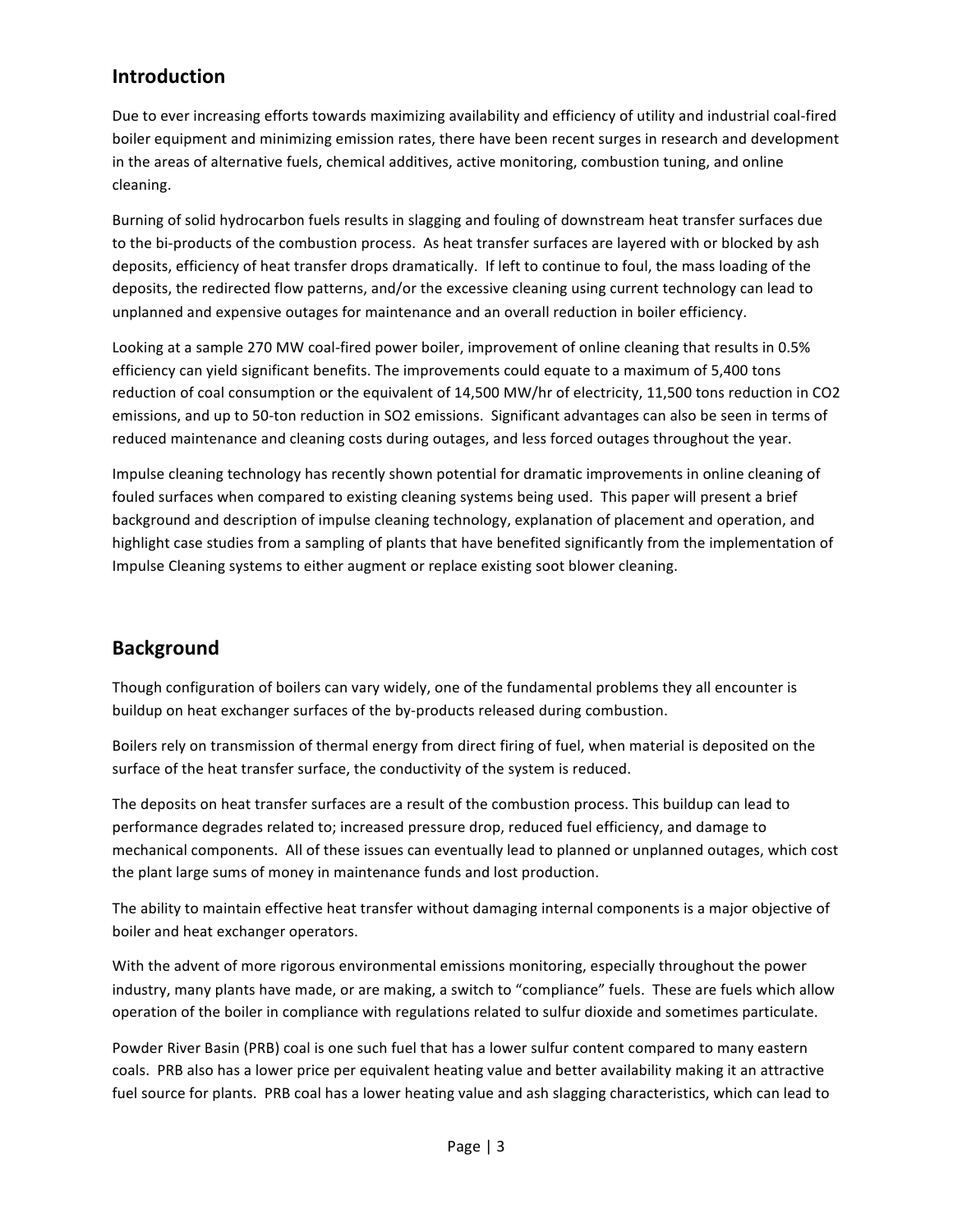plugging and buildup problems in plants that were not specifically designed to handle this fuel. As a result, the ability to effectively burn PRB coal may rest with the ability to effectively maintain heat transfer surfaces.

Additionally, chemical additives that alter the chemistry of the gas stream are being utilized to improve performance and comply with new environmental standards. Some of these additives may increase the cohesiveness of the ash deposits and create additional challenges related to pluggage of the heat transfer surfaces. 

Build up is never consistent in its distribution within a boiler. As a result, variations in the heat transfer flux rates can occur throughout the boiler. When the thermal energy transfer rate is variable, it becomes more difficult to control steam pressure at the variety of heat transfer surfaces in a boiler. It is essential to minimize the variability in heat transfer rate to optimize boiler operation.

Every boiler uses some form of cleaning technology to remove deposits. The technology may be steam soot blowers, compressed air soot blowers, water lances, acoustic horns, fuel additives, or a combination of two or more of the aforementioned technologies. The purpose of the cleaning device is to maintain adequate heat transfer through removal of surface build up.

Factors such as high operating cost, high maintenance cost, ineffectiveness at maintaining heat transfer rates, and negative impact on mechanical component life are all problems that may affect the various cleaning technologies. Soot blower and water lance cleaning devices are often only partially successful in removing deposits, they also require considerable maintenance, and reduce boiler efficiency when in use. Acoustic horns are low maintenance, but have a limited cleaning pattern and are best suited for a dry, friable, ash deposit, they are not as effective on sticky or tenacious ash deposits.

## **Impulse Cleaning Technology**

Impulse cleaning technology, the main subject of this paper, utilizes intense pressure waves, orders of magnitude more intense than acoustic cleaners. They provide significantly more thorough and far reaching cleaning of heat transfer surfaces and have the ability to address more sticky deposits typically outside the range of acoustic cleaning capabilities. Impulse cleaning or detonation cleaning is not in reference to the use of dynamite or detonation cord, both of which occur offline and have significant risk and liability associated with it. Impulse cleaning for boilers was derived from the research conducted in an effort to develop a new propulsion system known as a pulse detonation engine (PDE). A PDE offers the potential for highly efficient propulsion.

In most cases, the impulse or shock waves are created through the rapid combustion, or detonation, of a charge of fuel/oxidizer in such a manner to direct the resulting impulse wave into the heat transfer surface to be cleaned. The basis for this rapid combustion technology has roots deep within the aerospace research and development field where high-throughput, pressure-rise combustion has the potential to radically change the design of future propulsion systems.

The process of creating a detonation consists of injecting a mixture of fuel and oxidizer into a chamber, igniting this mixture, transitioning the resulting combustion wave to a detonation wave, and then purging with air to prepare for the next cycle. (Fig.1)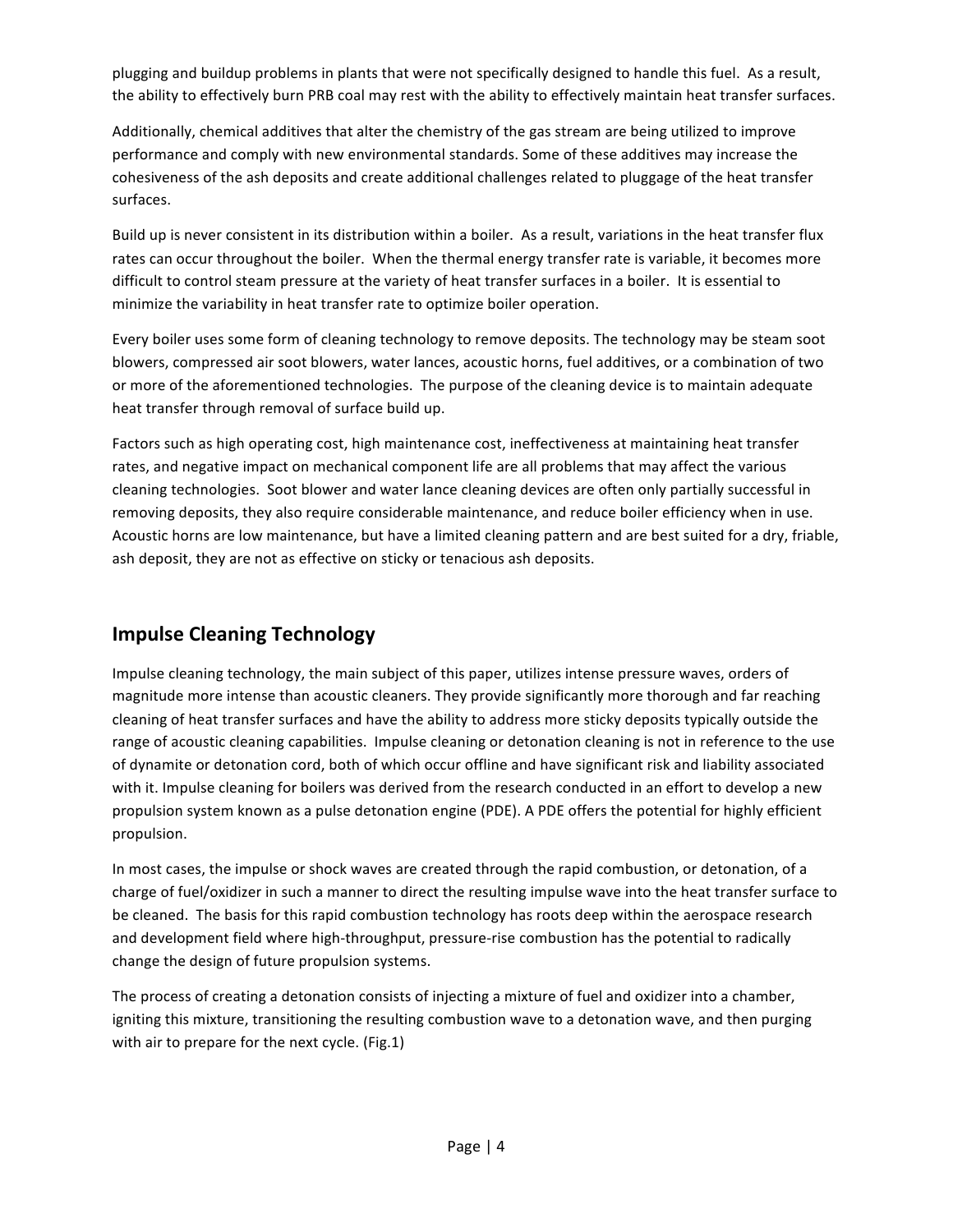



The detonation wave travels at supersonic speeds within the combustion chamber and quickly decays to a sonic blast wave once it leaves the chamber and propagates in open space (or within a large structure, such as a boiler). The blast wave, also known as a pressure wave, a pressure pulse or simply an impulse has the energy required to remove sintered and unsintered ash in the back pass of boilers.

#### **How it Works**

A shock wave, or impulse wave, is an intense single pressure pulse characterized as having an immediate pressure rise followed by a sharp pressure-decay. (Fig.2)





This pressure wave is utilized in impulse cleaning systems to physically break apart agglomerations and facilitate them to move on through the process, without damaging the heat transfer and surrounding structure.

Detonation waves are high strength, high velocity combustion waves which are similar to normal shock waves. They travel at a supersonic velocity and consequently involve extremely high pressure differentials.

A normal deflagration wave, on the other hand, propagates at a subsonic velocity, does not involve shock compression and hence pressure differentials involved are negligible.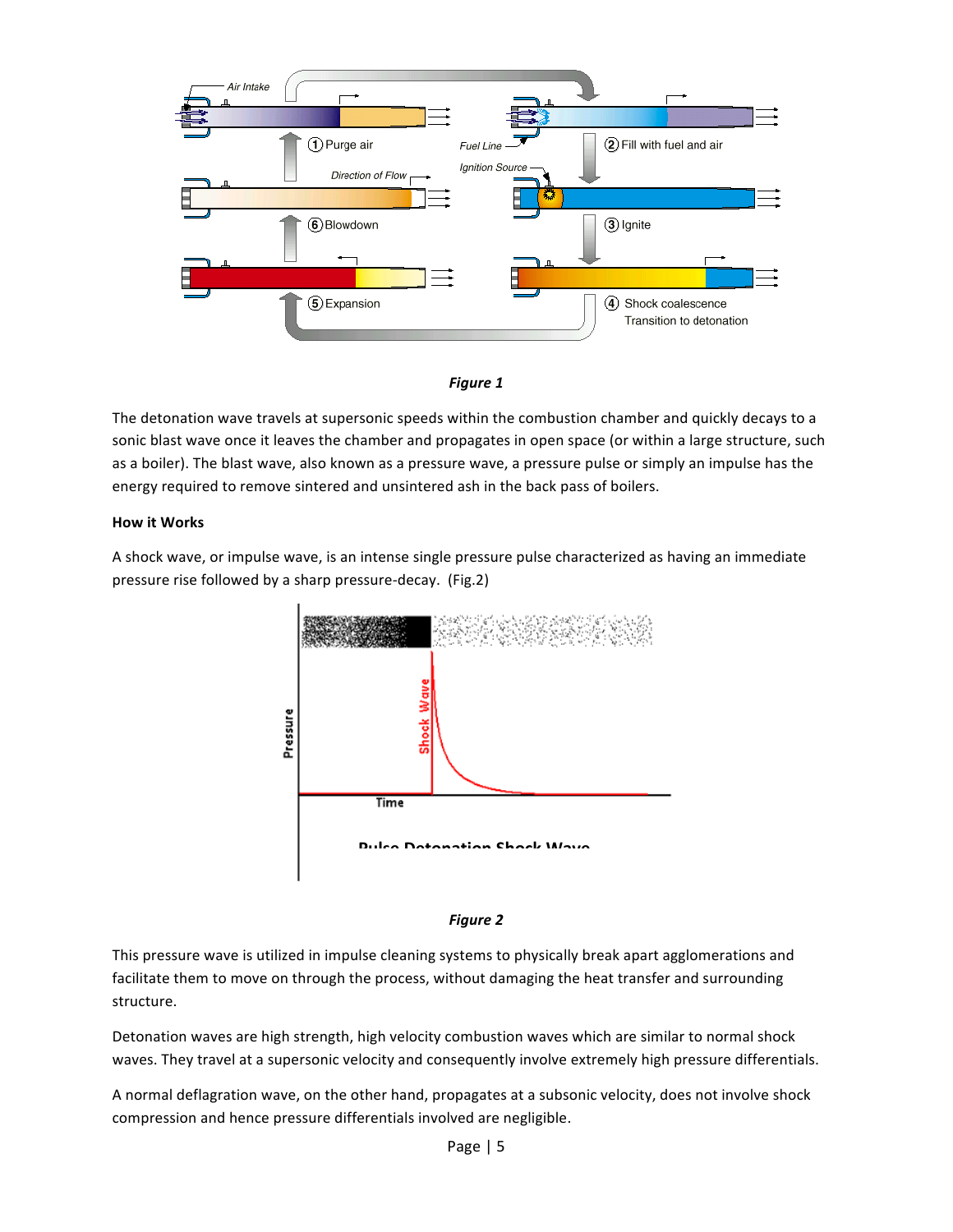This diagram (Fig.3) shows a longitudinal wave, with its main features of rarefactions and compressions:





Essentially a longitudinal wave is made up of compressed parts and loose parts. A compression is the area of the wave that is pushed together - this is the wave's crest (or peak). A rarefaction is the area of a wave that is spread out - this is the wave's trough. You can also think of a rarefaction in terms of density: The rarefaction is the part of the wave that has the lowest density.

The following graphic (Fig.4) is utilized to help illustrate how rarefactions and compressions in a shockwave effectively work to excite and dislodge ash particles.





Wave strength and velocity are also important variables for ash/fouling deposit removal applications. The direct impact of shock waves on heat transfer surfaces and its pressure force and thermal impact are the primary cause of release and subsequent removal of the deposits.

In addition to the shearing potential, the wave reverberations established will be more effective in breaking up and removing ash deposits over large areas. Other than the wave reverberation in the deposits, the wave also reverberates in the convective path upon which ash is deposited, thus removing the deposits on both sides of tube. Ultimately it is a joint and simultaneous action of several factors associated with or generated by the shock wave that contribute each in its own way to the final effects.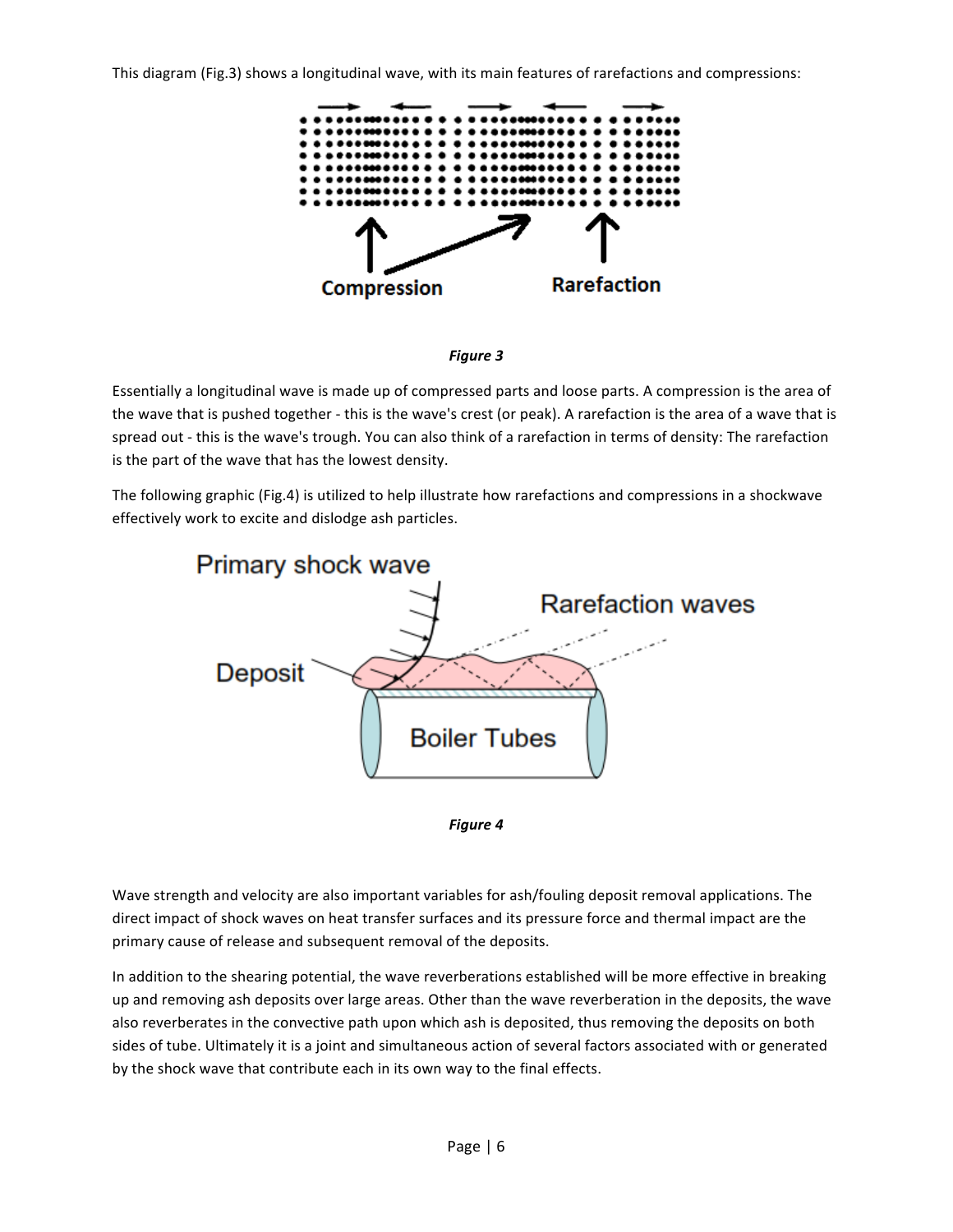A simplified picture of the impulse cleaning technology can be summarized as follows:

- Shock wave impinges the heat transfer surface directly and its pressure force promotes removal of the ash
- The direct impact of shock waves from the impulse cleaner.
- Deposit cracking and loosening due to stress developed by a sharp increase/decrease in pressure.
- Produces multiple reverberations in cavities of the deposits.
- Reflection of the waves also facilitates the removal of ash.
- No moving parts to fail or replace.

A significant benefit of impulse cleaning systems over soot blowers is that they can be operated very aggressively in terms of their cleaning frequency per day without causing the tube erosion caused by soot blowers. The great advantage of a proactive cleaning cycle is that it provides a more consistent heat transfer profile and removes the ash deposits before they have an opportunity to harden or sinter into place.

Soot blowers typically only clean 2-3 times a day, allowing the tubes to become more heavily fouled between those cleanings. The heat transfer efficiencies continue to degrade until the next soot blower cycle. Impulse cleaners typically operate multiple times per hour throughout the day and therefore maintain higher heat transfer efficiencies.

An additional advantage of impulse cleaning systems over soot blowers is the ability of the pressure wave to encompass the tube surface, transition around to back side, reconnect, and continue travelling throughout the depth of the tube bank, providing non-line-of-sight cleaning and deeper penetration throughout the tube bundle. (Fig.5)



Impulse cleaners have been applied in many boilers to reduce their reliance on soot blowers and slow down the associated tube erosion, reducing subsequent tube leaks and the unplanned outages to repair them. They are also used to augment the cleaning of deposits and gain back efficiency loss, or to completely replace existing soot blowers that are not performing to plant expectations.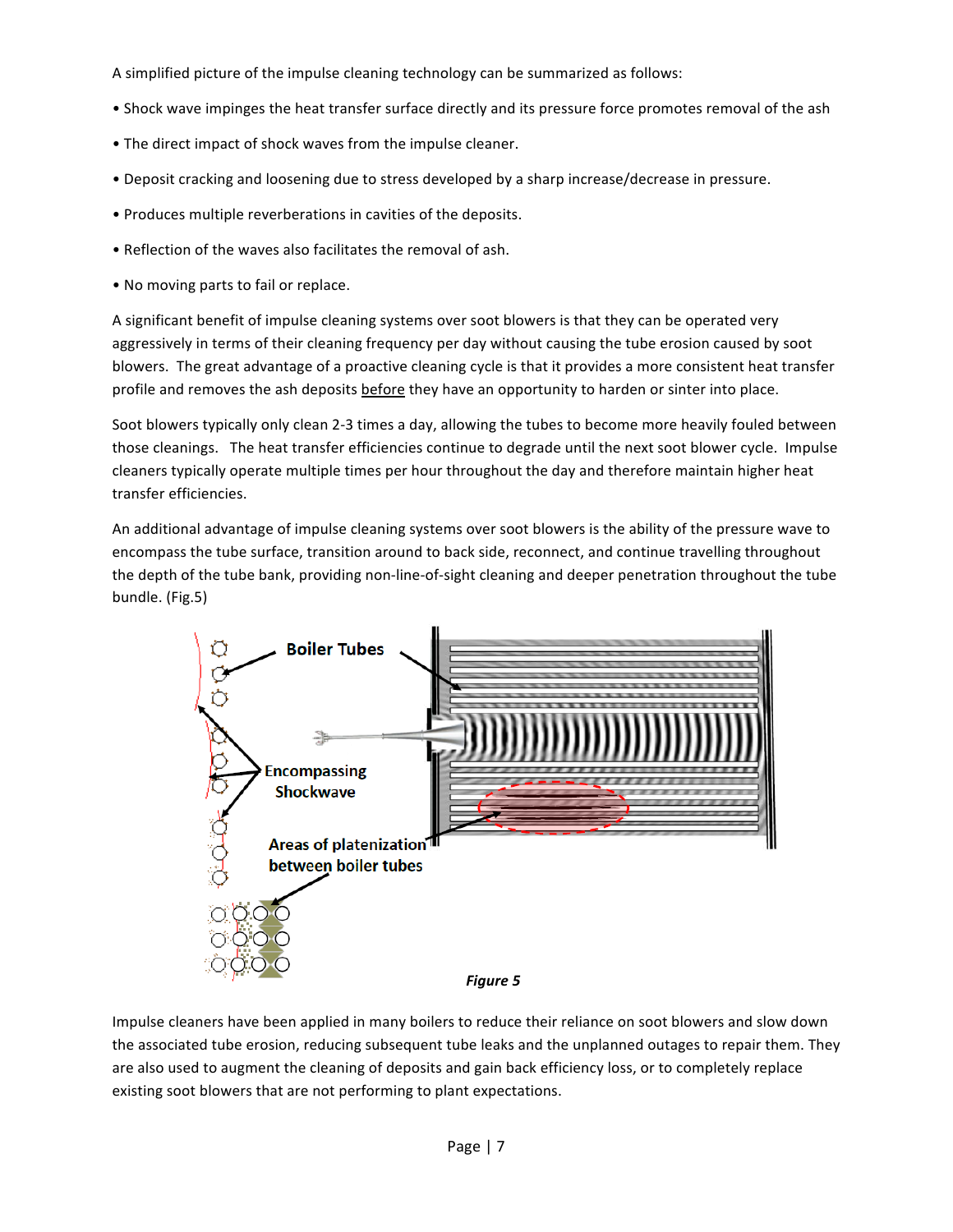# **Placement and Operation of Impulse Cleaners**

Since most impulse cleaners are wall mounted units that emit shockwaves radially out from the penetration point, it is necessary to design the placement of the system or systems and operate them in such a manner to fully cover the area to be cleaned. This section will describe the basic operation of impulse cleaners and how this impacts cleaning sequence and range of the cleaning impulse wave.

Impulse waves from each cleaner are created individually, in that each combustion event results in a single impulse wave. Impulse cleaners therefore operate in cyclic cleaning sequences, creating multiple cleaning waves per cleaning sequence. Typical cleaning sequences consist of 10-20 impulses with delays of 30 minutes to two hours between cleanings, radically different from the typical operation of a soot blower cleaning system. This exemplifies a pro-active cleaning cycle that enables continued removal of deposits resulting in improved average efficiency of the boiler. As mentioned above, this is possible due to the low operation cost of the cleaner and the fact that it does not damage tube surfaces.

Each impulse is the result of the filling of the generating chamber with a mixture of fuel and compressed air and igniting that mixture instantaneously. The combustion event moves at speeds approaching 1800 m/s (roughly five times the speed of sound) as it consumes the fuel/air mixture. This supersonic combustion speed is what creates the strong shock wave coupled to the leading edge of the combustion flame as it consumes the volume gas within the chamber. The generating chamber shape can affect the strength of the resulting shock wave significantly. Once the fuel and air is fully consumed, the shockwave decouples from the combustion process, exits the chamber, and begins expanding spherically as it continues to travels away from the penetration point of the cleaner. As illustrated above, this provides the unique benefit of cleaning the leading edge and trailing edge of all tube-scale structures it passes. This is what allows the impulse wave to penetrate deeply throughout tube bundles and clean in a "non-line-of-site" manner to remove deposits typically left behind by other cleaning systems. This is a very important feature of an impulse wave with regards to boiler cleaning, where deposits buildup in many areas that soot blowers cannot reach.

Although the Mach 5 velocity of the impulse wave quickly decays to the speed of sound once it leaves the combustion chamber, the steep pressure rise associated with the wave decays significantly slower as the impulse wave expands and travels throughout the boiler. This pressure decay is approximated by blast wave decay theory and has been verified via previous research (Glaser, 2007). Therefore, the initial shock strength is a variable that can affect the effective cleaning distance of each cleaner.

Placement of the cleaner is critical to the success of installation and it is important to take into account tenacity of deposit, its physical state, and the temperature of the flue gas through which the shock wave is travelling. The more tenacious, or more aggressively attached that the deposit is to the heat transfer surface, the higher the pressure threshold required to remove it. Physical state is important, because as deposits cool, they move from a molten state, to a plastic state, and eventually to a solid state. In a molten state, the deposits absorb acoustic energy without breaking apart. Another important consideration is gas temperature in the area of the boiler through which the impulse waves are traveling. As gas temperature increases, the density of that gas decreases. Pressure waves moving through less dense gas result in smaller pressure rise and therefore less cleaning range. Taking all of these variables into consideration, impulse cleaning technology has been successfully implemented in coal-fired boilers throughout convection passes, with temperatures as high as 1,850 degrees Fahrenheit.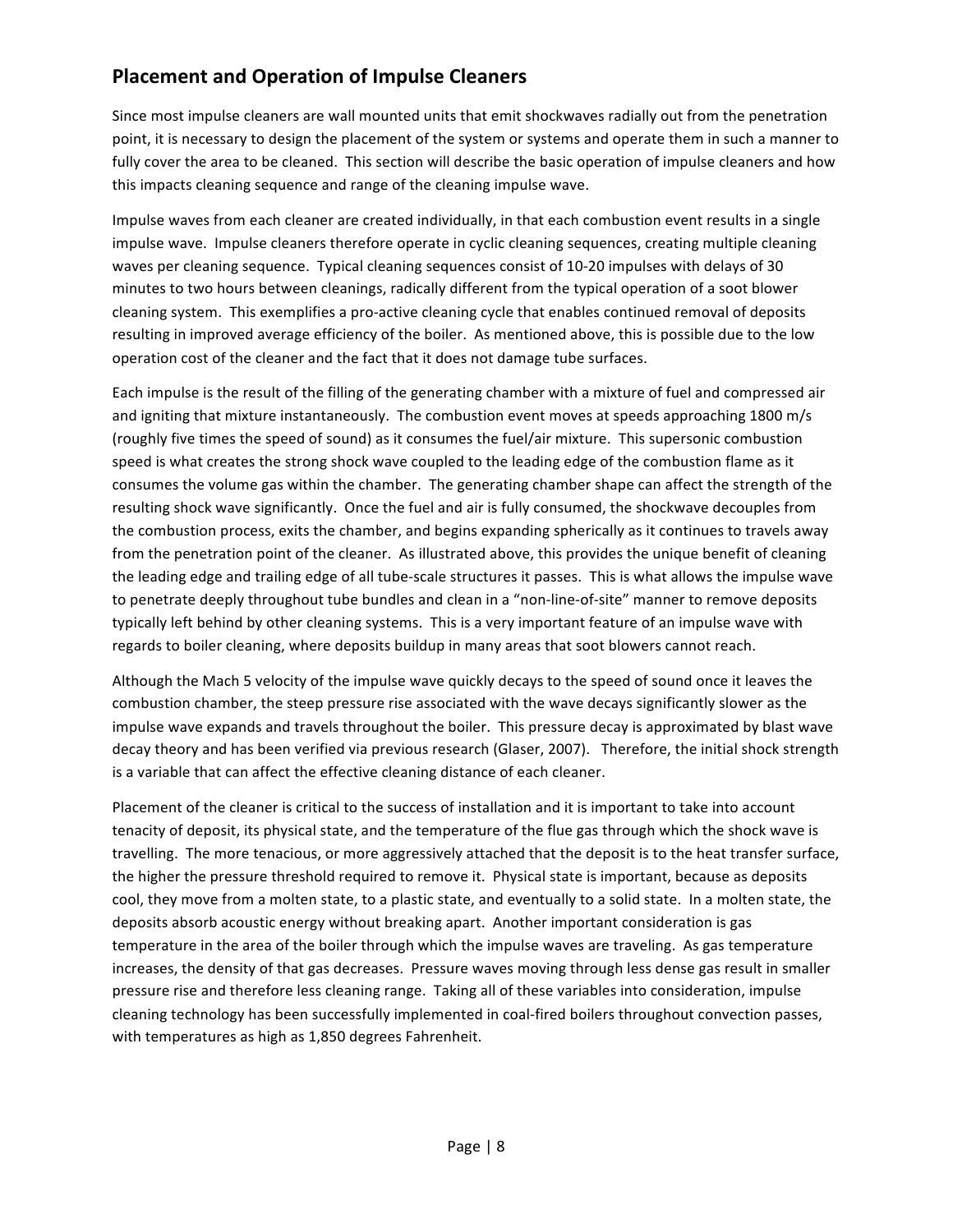Various fuel and oxidizer combination requirements exist for impulse cleaning systems. Physical sizes of the combustion chambers can vary greatly based on the fuel/oxidizer combination. Operation costs vary based on many factors, but typically each impulse cleaner can cost less than \$500.00 USD a month to operate. Many installations have less than a one-year payback.

When impulse cleaners were first introduced to market, they were initially sought after to improve difficult buildup situations in existing boilers where changes in fuel, operating conditions, or degradation of existing cleaning systems had caused serious issues in the efficient operation of convection passes in boilers. Now, industry is seeing the emergence of sites interested in replacing entire (traditional) cleaning systems with impulse cleaning on boiler and other applications like air heaters, turning vanes and spray dryer absorbers due to the operational and financial benefit.

### **Case Studies**

Below are three case studies representing three different utility boilers that were experiencing three different issues, all related to poor heat transfer cleaning. Each study will present the background, cleaning solution, and the performance/financial impact resulting from the implementation of the impulse cleaning system.

#### **Case Study #1**

Heavy buildup in the horizontal convection pass (super-heat through economizer tube bundles) of a 220 MW T-fired boiler caused low heat transfer efficiencies and high pressure drops to the extent that the utility had to de-rate towards the end of each run cycle. A special boiler cleaning outage was performed annually so that the utility could operate until the next scheduled outage.

Although this unit had operated with soot blowers since start-up, a recent change in coal type to a higher ash and lower sulfur content coal lead to excess buildup on the heat transfer surfaces, which could not be effectively be cleaned by the soot blowers. In the fin-tubed economizer section, with staggered tube arrangement, ash was piling to significant levels on top of the economizer causing effective loss of entire areas of heat exchanger surface and significant pressure drop. In the low-temp superheater banks, with inline tube arrangement, the buildup was forming between the vertical gaps in the tubes, also referred to as platenization, resulting in a significant loss of heat transfer surface. Although the gas lanes were kept clear by the soot blowers, the high pressure jets could not break out the vertical walls of ash forming between the tubes.

The entire convection pass of this boiler was retrofit with impulse cleaners to operate in conjunction with soot blowers in order to reduce the fouling issues, and ultimately to allow the customer to operate outage to outage, eliminating that additional annual outage for cleaning.

At the end of the first year of operation, the results were as follows:

• The additional cleaning outage was eliminated and during all inspections the tube banks were significantly cleaner. 

• The plant tracked a 33° F (18 °C) improvement in economizer outlet temperature and a corresponding 25° F (14 °C) improvement in air preheater outlet temperature across all operating loads.

• There was significantly less buildup in the air preheaters, resulting in a 30% improvement in pressure drop across the preheaters.

• Operating cost for all six impulse cleaners in the system has been approximately \$15,000.00 USD per year.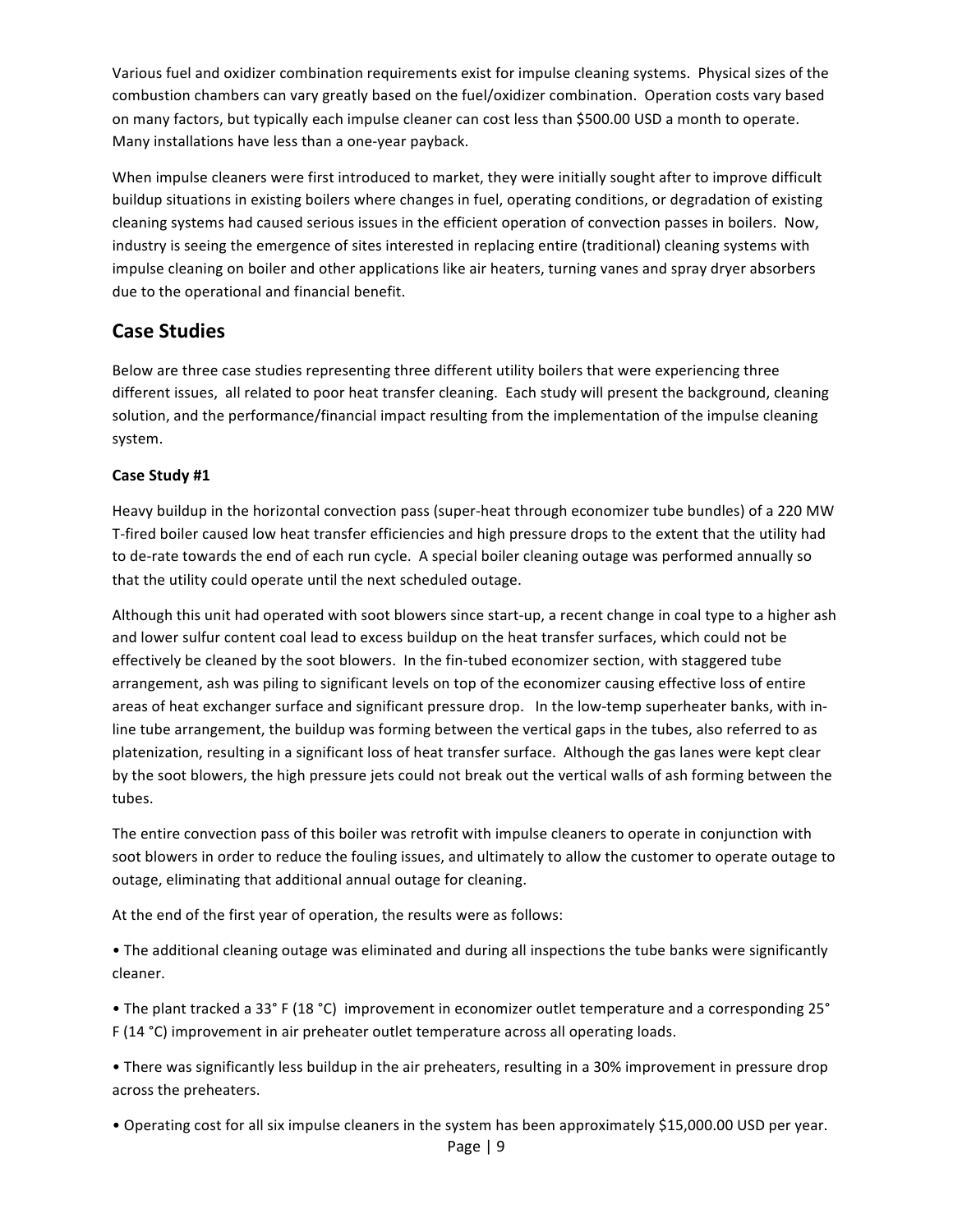#### **Case Study #2**

Pluggage of the hottest reheat bank just over the bullnose of a 100 MW boiler was causing excessive loading and sagging of the tube bundle support brackets and was the main driving factor for the 1-year run cycle, outage to outage, of this city owned utility. Soot blowers installed above the reheat bank were not effective at removing the shear mass of fouling. The utility installed impulse cleaning systems two weeks prior to their annual outage. This allowed an opportunity to immediately evaluate how effective the impulse waves were at removing existing deposits, and develop a short-term payback analyzing time spent for boiler cleaning versus previous outages. The ultimate goal for this user was to keep the reheat bank cleaner and to increase the boiler run-time between outages, without causing additional structural damage to the tube bundle supports.

After only two weeks of operation, the pluggage was completely eliminated in the reheat section.

Additionally, no manual cleaning of this area was required during the outage. After a full year of operation the plant experienced the following results:

• The boiler maintained temperatures and pressures throughout the run cycle.

• The time between scheduled outages was increased from 12 months to 18 months, effectively eliminating one outage every 3 years.

• Soot blowers were completely removed from this area of the boiler.

This site is currently evaluating a further increase the time between planned outages.

#### **Case Study #3**

The combination of fly-ash and tight spiral-wound fin design in the economizer section of a 70 MW peaking unit resulted in significant packing of ash into the gaps between fins. In the peak months of summer, the boiler would become fan limited and cause the need to de-rate. This site had previously seen benefit from the installation of acoustic cleaners in this area, but was searching for a more effective cleaning system to ultimately be able to operate even more efficiency and generate more electricity. This plant installed two impulse cleaners above the economizer bank. The systems were installed on opposing walls at the same elevation to fully clean the 35' width.

After only a year of installation, the site found the following results:

• On average, the site was able to increase output by 3 MW

• The change in temperature across the economizer was improved by over 70° F (39 °C) on the gas side and a corresponding  $18^{\circ}$  F (10 °C) improvement across the tubular air preheaters.

• A 25° F (14 °C) degree improvement was seen in temperature on the water side of the economizer.